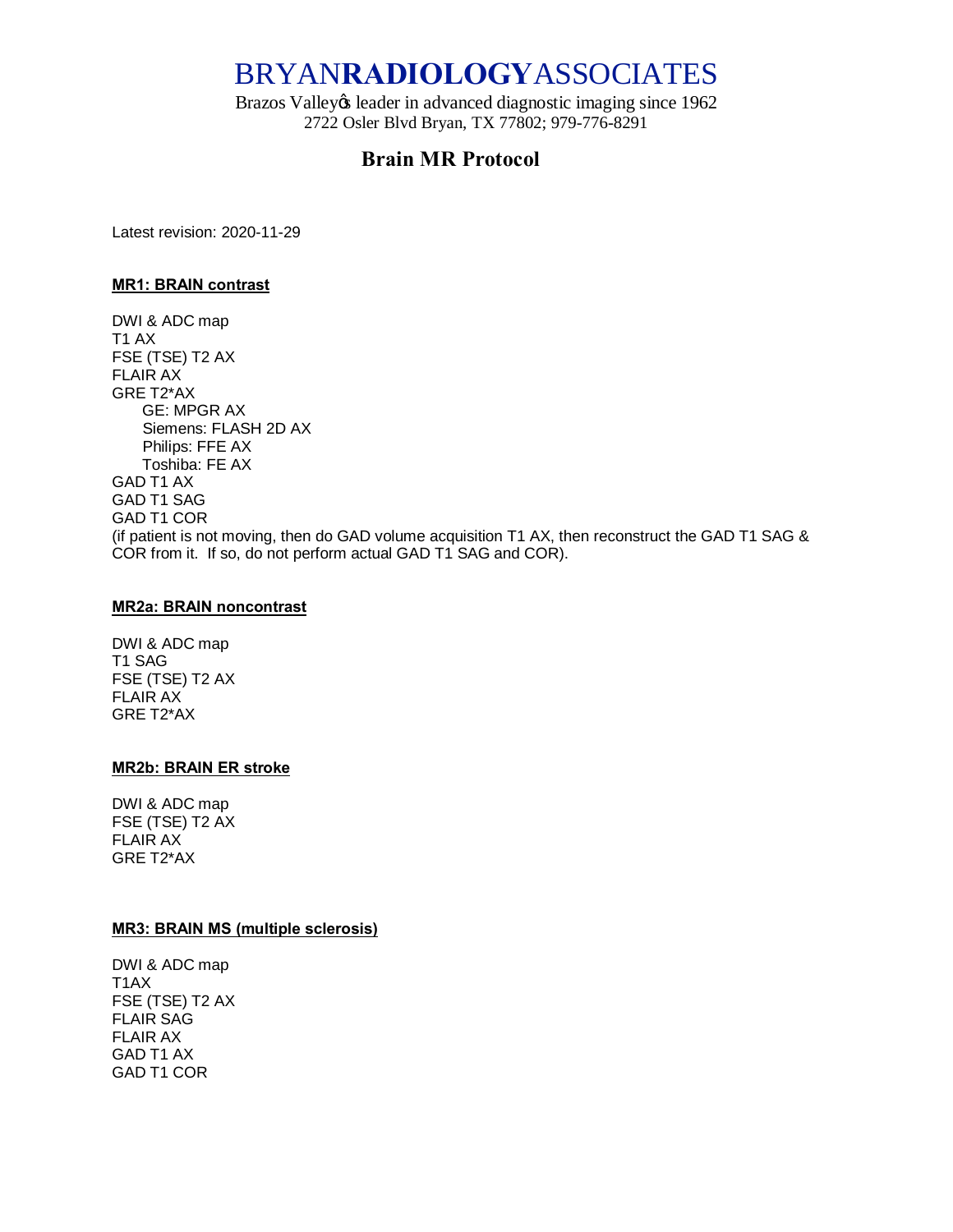## **MR4: BRAIN trauma bleed**

Do: MR2: BRAIN noncontrast

#### **MR5: BRAIN nontrauma bleed**

Do: MR1: BRAIN contrast

## **MR6: BRAIN seizure new onset adult** (and children 10 years and older)

Do: MR1: BRAIN contrast Replace GRE T2\* AX with T2\* COR

## **MR7: BRAIN seizure chronic adult** (and children 10 years and older)

DWI & ADC map T1SAG whole brain (include all of temporal lobes) FSE (TSE) T2 AX whole brain FLAIR COR whole brain GRE T2\* COR thin slice whole brain (slice 5, skip 0.5) Ultrafast gradient echo COR whole brain (nose to back of skull, slice 1.5, skip 0) GE: 3D FGRE or 3D Fast SPGR COR Siemens: 3D MP RAGE COR Philips: 3D TFE Toshiba: QUICK 3D

note: all coronals  $FOV = 22 X 16$ precise head positioning and centering are critically important in all COR (use standard angling). If FLAIR or T2 shows a mass, then skip the Ultrasfast gradient echo COR whole brain, and instead do GAD T1 AX and GAD T1 COR

#### **MR8: BRAIN pediatric routine** (age 0 - 10 years)

Note: for age greater than 10 years, use adult brain protocol

Schedule with anesthesiology service unless referring physician or parent is confident that sedation is not necessary.

Some sleeping infants can be scanned without medication: use your judgement

DWI & ADC map T1 SAG T1 AX FSE (TSE) T2 AX FLAIR AX

Send to PACS and have a neuroradiologist (Nam, Patel, or Pulnik) look at images and have them decide whether to give GAD

If no neuroradiologist is available, it is your (the technologist's) option to ask a non-neuroradiologist at any facility if he wants to look at the pre-contrast images. If no radiologist is willing and/or available to view the pre-contrast images, then give GAD (if it was ordered as with and without contrast):

GAD T1 COR GAD T1 SAG GAD T1 AX

*The radiologist who makes a decision not to give contrast must interpret and dictate the case.*